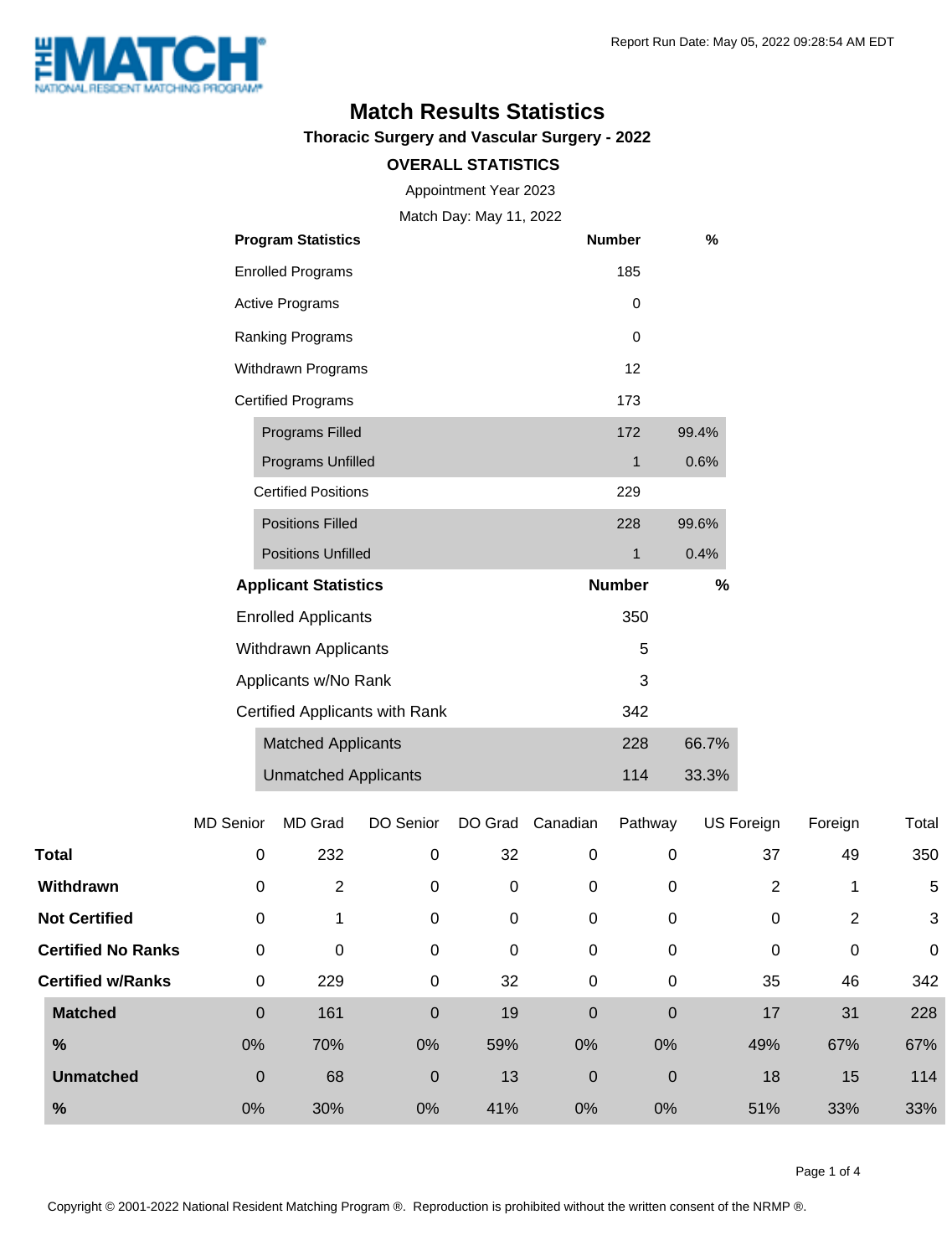### **STATISTICS BY SPECIALTY**

# **Thoracic Surgery**

| <b>Program Statistics</b>              | <b>Number</b>  | $\%$  |
|----------------------------------------|----------------|-------|
| <b>Enrolled Programs</b>               | 78             |       |
| <b>Active Programs</b>                 | 0              |       |
| <b>Ranking Programs</b>                | 0              |       |
| <b>Withdrawn Programs</b>              | 5              |       |
| <b>Certified Programs</b>              | 73             |       |
| <b>Programs Filled</b>                 | 72             | 98.6% |
| <b>Programs Unfilled</b>               | 1              | 1.4%  |
| <b>Certified Positions</b>             | 93             |       |
| <b>Positions Filled</b>                | 92             | 98.9% |
| <b>Positions Unfilled</b>              | $\mathbf{1}$   | 1.1%  |
|                                        |                |       |
| <b>Applicant Statistics</b>            | <b>Number</b>  | %     |
| <b>Matched Applicants</b>              | 92             |       |
| U.S. Foreign                           | $\overline{2}$ | 2.2%  |
| <b>MD Graduate</b>                     | 64             | 69.6% |
| Foreign                                | 21             | 22.8% |
| <b>DO Graduate</b>                     | 5              | 5.4%  |
| Applicants Preferring this Specialty * | 164            |       |
| Matched to this Specialty              | 92             | 56.1% |
| Matched to Different Specialty         | 1              | 0.6%  |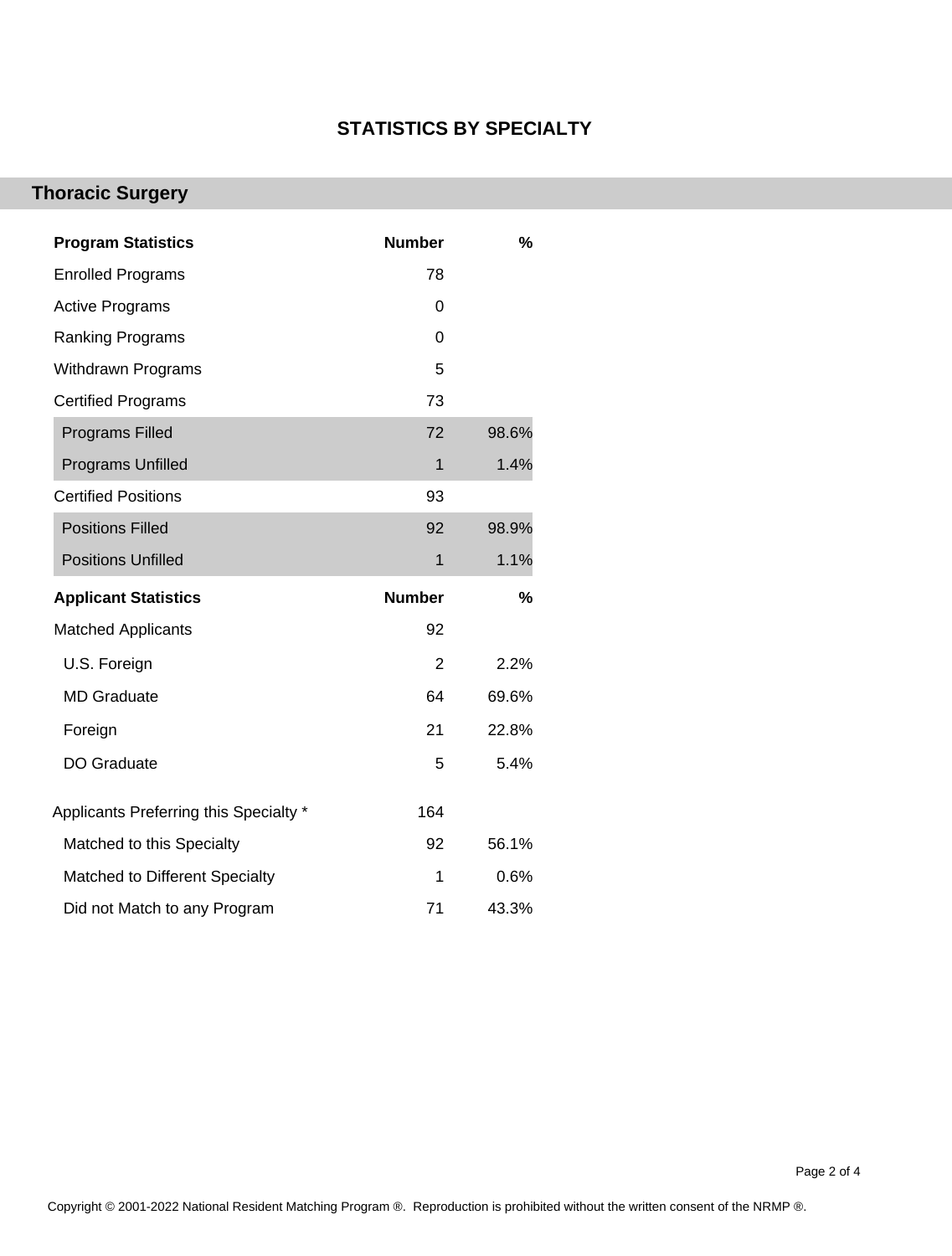# **Vascular Surgery**

| <b>Program Statistics</b>              | <b>Number</b>  | %      |
|----------------------------------------|----------------|--------|
| <b>Enrolled Programs</b>               | 107            |        |
| <b>Active Programs</b>                 | 0              |        |
| Ranking Programs                       | 0              |        |
| <b>Withdrawn Programs</b>              | $\overline{7}$ |        |
| <b>Certified Programs</b>              | 100            |        |
| <b>Programs Filled</b>                 | 100            | 100.0% |
| Programs Unfilled                      | $\mathbf 0$    | 0.0%   |
| <b>Certified Positions</b>             | 136            |        |
| <b>Positions Filled</b>                | 136            | 100.0% |
| <b>Positions Unfilled</b>              | $\Omega$       | 0.0%   |
|                                        |                |        |
| <b>Applicant Statistics</b>            | <b>Number</b>  | %      |
| <b>Matched Applicants</b>              | 136            |        |
| U.S. Foreign                           | 15             | 11.0%  |
| <b>MD Graduate</b>                     | 97             | 71.3%  |
| Foreign                                | 10             | 7.4%   |
| DO Graduate                            | 14             | 10.3%  |
| Applicants Preferring this Specialty * | 178            |        |
| Matched to this Specialty              | 135            | 75.8%  |
| Matched to Different Specialty         | 0              | 0.0%   |